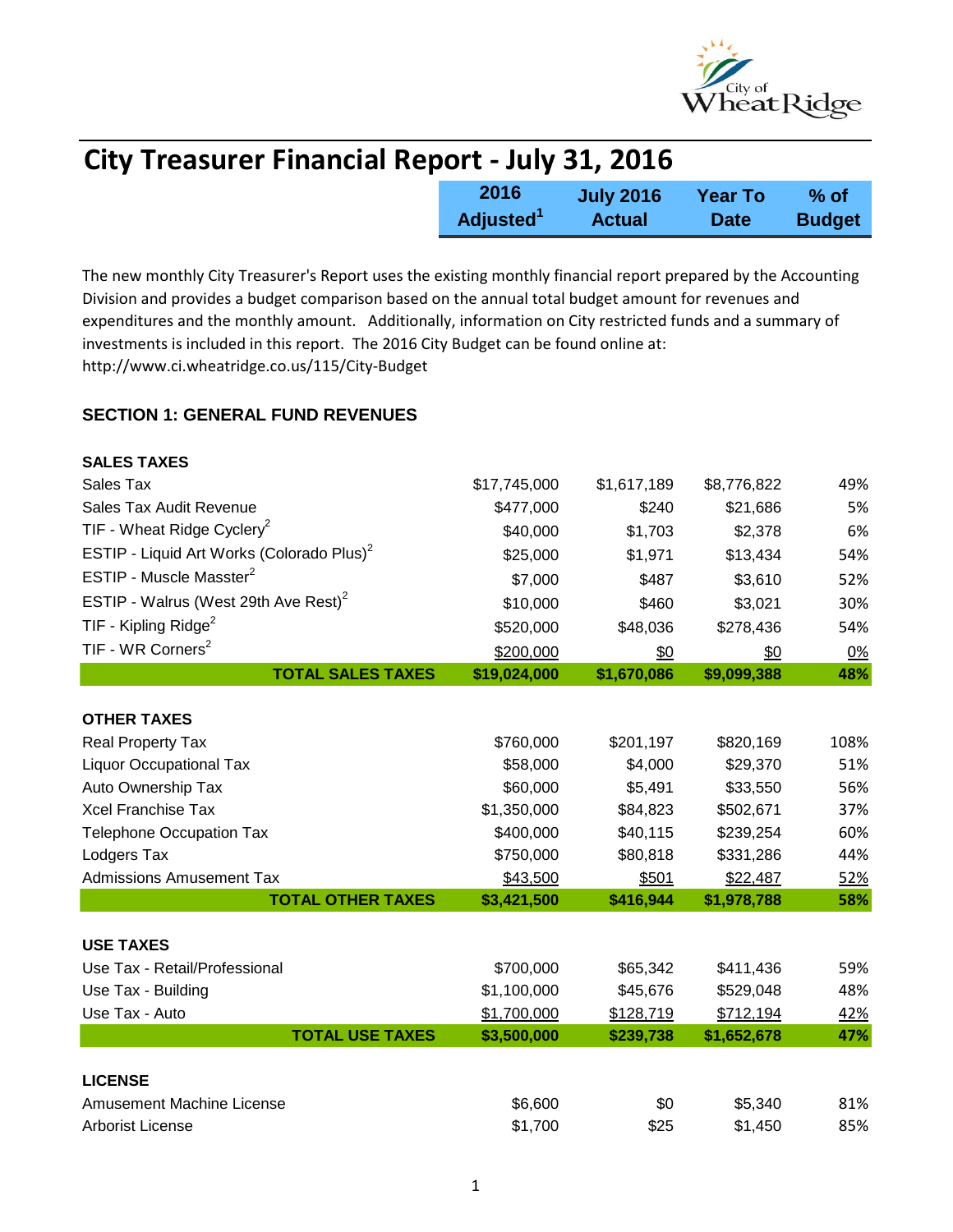

# **City Treasurer Financial Report - July 31, 2016**

|                                     | 2016                  | <b>July 2016</b> | <b>Year To</b> | $%$ of        |
|-------------------------------------|-----------------------|------------------|----------------|---------------|
|                                     | Adjusted <sup>1</sup> | <b>Actual</b>    | <b>Date</b>    | <b>Budget</b> |
| <b>Contractors License</b>          | \$125,000             | \$10,975         | \$81,175       | 65%           |
| Liquor License Fee                  | \$18,000              | \$1,000          | \$7,396        | 41%           |
| <b>Building Permits</b>             | \$800,000             | \$36,287         | \$304,068      | 38%           |
| <b>Street Cut Permits</b>           | \$160,000             | \$10,073         | \$194,735      | 122%          |
| <b>Cable TV Permits</b>             | \$365,000             | \$97,246         | \$193,625      | 53%           |
| <b>Elevator Inspection Fees</b>     | \$28,000              | \$0              | \$28,060       | 100%          |
| Pawn Shop License Fees              | \$10,000              | \$0              | \$10,000       | 100%          |
| <b>Business License Fees</b>        | \$85,000              | \$5,150          | \$97,373       | 115%          |
| <b>TOTAL LICENSE</b>                | \$1,599,300           | \$160,757        | \$923,224      | 58%           |
| <b>INTERGOVERNMENTAL</b>            |                       |                  |                |               |
| Cigarette Tax                       | \$84,000              | \$6,768          | \$40,206       | 48%           |
| County Road and Bridge              | \$280,000             | \$158,689        | \$275,845      | 99%           |
| Arvada Ridge Redevelopment          | \$100,000             | \$0              | \$100,000      | 100%          |
| <b>Highway Users Tax</b>            | \$1,050,000           | \$87,867         | \$426,959      | 41%           |
| Motor Vehicle Registration          | \$119,000             | \$9,936          | \$60,465       | 51%           |
| Wheat Ridge Fire Radio              | \$31,500              | \$0              | \$17,725       | 56%           |
| E911 Reimbursements                 | \$59,500              | \$0              | \$39,464       | 66%           |
| <b>EPA Brownfields Grant</b>        | \$79,000              | \$3,599          | \$28,349       | 36%           |
| Police - CATPA Auto Theft Grant     | \$84,500              | \$5,983          | \$35,332       | 42%           |
| Police - Seat Belt Safety Grant     | \$2,500               | \$0              | \$0            | 0%            |
| Police - Drug Overtime Grant        | \$20,000              | \$0              | \$10,860       | 54%           |
| Police - Bryne Grant                | \$11,454              | \$0              | \$0            | 0%            |
| Police - Child Safety Grant         | \$5,000               | \$0              | \$0            | 0%            |
| Police - Ballistic Vest Grant       | \$7,500               | \$3,837          | \$3,837        | 51%           |
| Police - LEAF Grant                 | \$17,500              | \$1,015          | \$7,334        | 42%           |
| Police - HVIDE                      | \$11,500              | \$651            | \$4,963        | 43%           |
| Police - 2016 Post Grant            | \$7,500               | \$0              | \$0            | 0%            |
| <b>TOTAL INTERGOVERNMENTAL</b>      | \$1,970,454           | \$278,344        | \$1,051,338    | 53%           |
|                                     |                       |                  |                |               |
| <b>SERVICES</b>                     |                       |                  |                |               |
| <b>Zoning Applications</b>          | \$42,400              | \$1,944          | \$14,972       | 35%           |
| <b>Planning Reimbursement Fees</b>  | \$3,000               | \$0              | \$472          | 16%           |
| <b>Engineering Fees</b>             | \$14,000              | \$1,019          | \$34,907       | 249%          |
| Misc. Zoning Fees                   | \$1,000               | \$0              | \$473          | 47%           |
| Plan Review Fees                    | \$225,000             | \$8,242          | \$121,180      | 54%           |
| <b>Pavilion/Park Rental Revenue</b> | \$25,500              | \$3,024          | \$24,819       | 97%           |
| <b>Athletics Revenue</b>            | \$119,430             | \$12,309         | \$69,653       | 58%           |
| <b>Active Adult Center Revenue</b>  | \$202,600             | \$12,586         | \$98,409       | 49%           |
| <b>Parks Historic Facilities</b>    | \$21,500              | \$4,242          | \$17,250       | 80%           |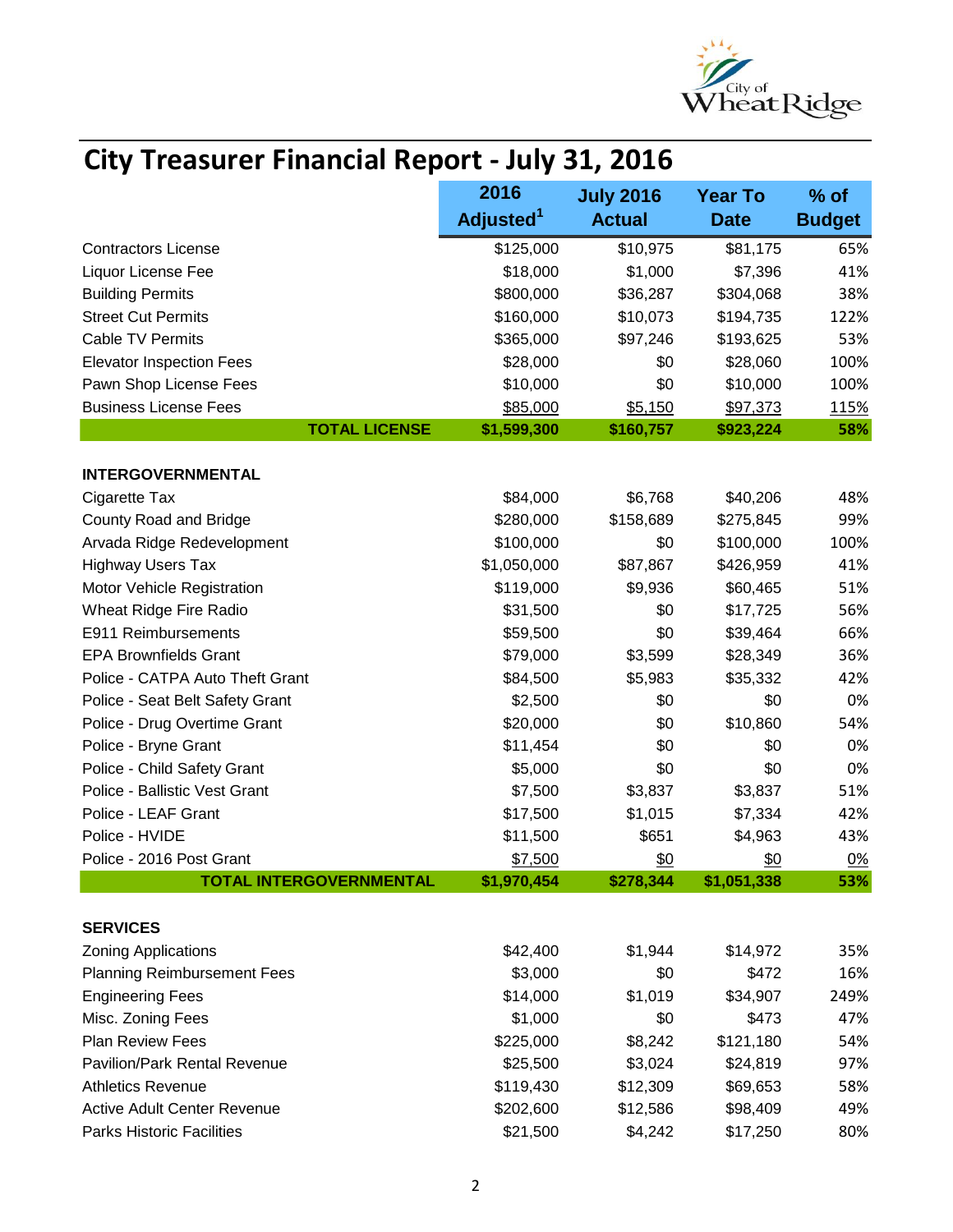

# **City Treasurer Financial Report - July 31, 2016**

|                                      | 2016                  | <b>July 2016</b> | <b>Year To</b> | $%$ of        |
|--------------------------------------|-----------------------|------------------|----------------|---------------|
|                                      | Adjusted <sup>1</sup> | <b>Actual</b>    | <b>Date</b>    | <b>Budget</b> |
| Gen. Prog. Revenue                   | \$166,510             | \$12,553         | \$111,343      | 67%           |
| <b>Anderson Building Revenue</b>     | \$11,000              | \$560            | \$8,613        | 78%           |
| <b>Outdoor Swimming Fees</b>         | \$146,100             | \$59,041         | \$131,082      | 90%           |
| Retail Marijuana Fees                | \$130,000             | \$10,811         | \$88,384       | 68%           |
| Police Report Fees                   | \$15,000              | \$1,382          | \$7,763        | 52%           |
| Pawn Shop Ticket Fees                | \$20,000              | \$0              | \$9,758        | 49%           |
| Sex Offender Registration            | \$7,000               | \$675            | \$4,385        | 63%           |
| <b>Police Drug Destruction Fees</b>  | \$200                 | \$20             | \$90           | 45%           |
| Police Fees - MISC                   | \$5,000               | \$370            | \$2,663        | 53%           |
| Police Duty Reimbursement            | \$20,000              | \$9,620          | \$12,760       | 64%           |
| <b>TOTAL SERVICES</b>                | \$1,175,240           | \$138,399        | \$758,974      | 65%           |
| <b>FINES &amp; FORFEITURES</b>       |                       |                  |                |               |
| <b>Municipal Court Fines</b>         | \$110,000             | \$6,288          | \$61,356       | 56%           |
| <b>Nuisance Violations Fees</b>      | \$50,000              | \$7,003          | \$23,089       | 46%           |
| <b>Handicap Parking Fees</b>         | \$750                 | \$60             | \$510          | 68%           |
| <b>Traffic</b>                       | \$425,000             | \$40,058         | \$315,355      | 74%           |
| General                              | \$60,000              | \$3,218          | \$27,089       | 45%           |
| Other                                | \$18,000              | \$975            | \$5,437        | 30%           |
| Parking                              | \$7,000               | \$155            | \$2,305        | 33%           |
| No Proof of Insurance                | \$15,000              | \$1,085          | \$9,988        | 67%           |
| <b>TOTAL FINE &amp; FORFEITURES</b>  | \$685,750             | \$58,841         | \$445,128      | 65%           |
| <b>INTEREST</b>                      |                       |                  |                |               |
| <b>Interest Earnings</b>             | \$50,000              | \$1,086          | \$21,469       | 43%           |
| <b>TOTAL INTEREST</b>                | \$50,000              | \$1,086          | \$21,469       | 43%           |
|                                      |                       |                  |                |               |
| <b>OTHER</b>                         |                       |                  |                |               |
| Cable Peg Fees                       | \$38,000              | \$0              | \$9,633        | 25%           |
| Miscellaneous Revenue - Zoppe Circus | \$0                   | \$411            | \$411          | 0%            |
| Xcel Solar Garden Credits            | \$50,000              | \$7,200          | \$32,419       | 65%           |
| Miscellaneous Income                 | \$485,000             | \$25,973         | \$161,290      | 33%           |
| <b>TOTAL OTHER</b>                   | \$573,000             | \$33,584         | \$203,753      | 36%           |
| <b>Total General Fund</b>            | \$31,999,244          | \$2,997,779      | \$16,134,740   | 50%           |
|                                      |                       |                  |                |               |
| <b>Fund Balance Carryover</b>        | \$8,271,981           | \$0              | \$8,951,966    |               |
| <b>Total Funds Available</b>         | \$40,271,225          | \$2,997,779      | \$25,086,707   |               |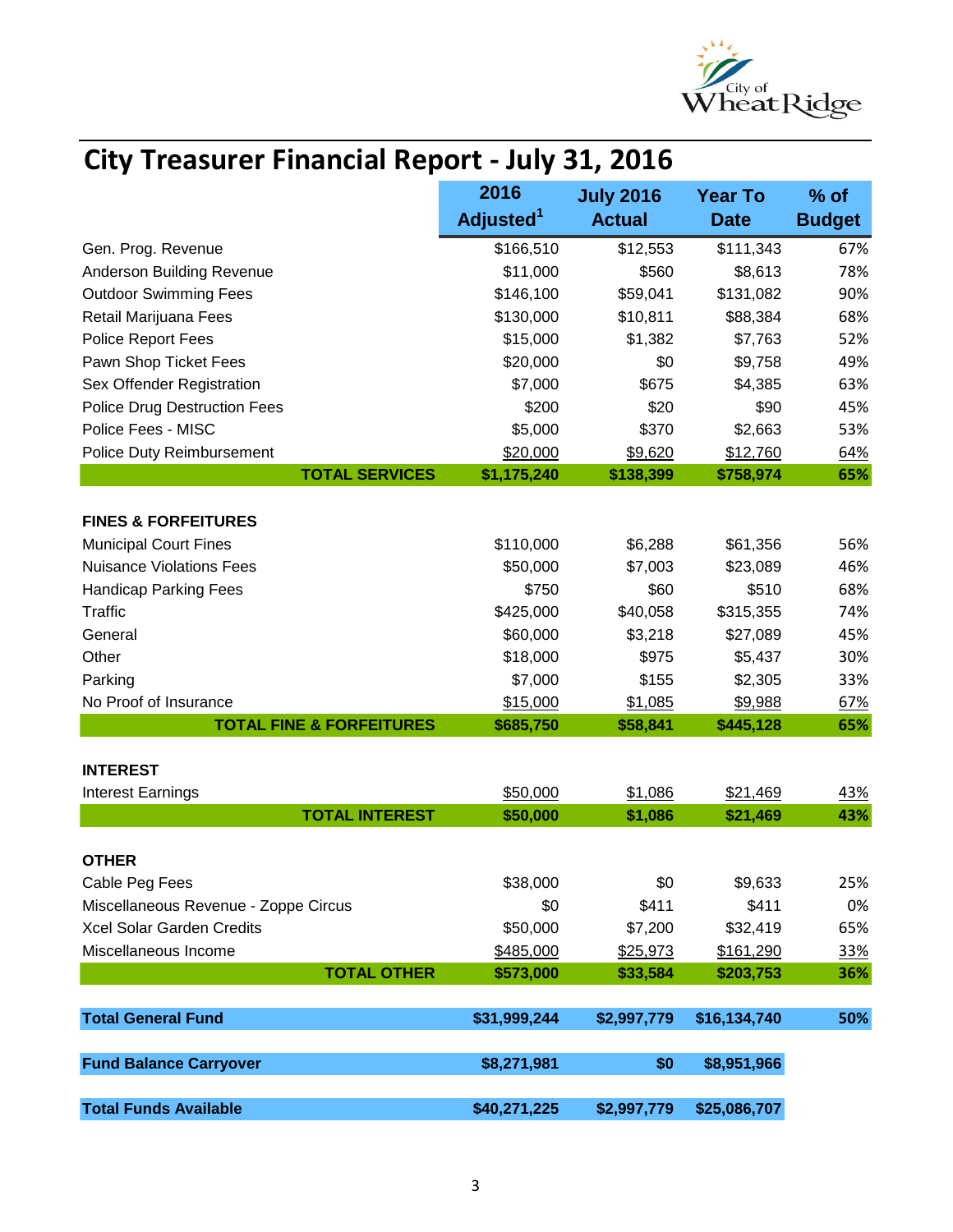

| <b>City Treasurer Financial Report - July 31, 2016</b> |                               |                                   |                               |                         |  |
|--------------------------------------------------------|-------------------------------|-----------------------------------|-------------------------------|-------------------------|--|
|                                                        | 2016<br>Adjusted <sup>1</sup> | <b>July 2016</b><br><b>Actual</b> | <b>Year To</b><br><b>Date</b> | $%$ of<br><b>Budget</b> |  |
| <b>SECTION 2: GENERAL FUND EXPENDITURES</b>            |                               |                                   |                               |                         |  |
| Legislative                                            |                               |                                   |                               |                         |  |
| Legislative Services                                   | \$440,547                     | \$15,617                          | \$310,371                     | 70%                     |  |
| <b>Total</b>                                           | \$440,547                     | \$15,617                          | \$310,371                     | 70%                     |  |
| <b>City Manager's Office</b>                           |                               |                                   |                               |                         |  |
| <b>City Manager</b>                                    | \$322,481                     | \$48,818                          | \$173,983                     | 54%                     |  |
| <b>Economic Development</b>                            | \$1,760,378                   | \$138,445                         | \$1,016,202                   | 58%                     |  |
| <b>Total</b>                                           | \$2,082,859                   | \$187,263                         | \$1,190,185                   | 57%                     |  |
| <b>City Attorney</b>                                   |                               |                                   |                               |                         |  |
| <b>City Attorney</b>                                   | \$298,000                     | \$26,631                          | \$150,515                     | 51%                     |  |
| <b>Total</b>                                           | \$298,000                     | \$26,631                          | \$150,515                     | 51%                     |  |
| <b>City Clerk's Office</b>                             |                               |                                   |                               |                         |  |
| <b>City Clerk</b>                                      | \$156,199                     | \$13,776                          | \$73,698                      | 47%                     |  |
| <b>Total</b>                                           | \$156,199                     | \$13,776                          | \$73,698                      | 47%                     |  |
| <b>City Treasurer</b>                                  |                               |                                   |                               |                         |  |
| <b>City Treasurer</b>                                  | \$43,278                      | \$12,901                          | \$28,999                      | 67%                     |  |
| <b>Total</b>                                           | \$43,278                      | \$12,901                          | \$28,999                      | 67%                     |  |
| <b>Central Charges</b>                                 |                               |                                   |                               |                         |  |
| <b>Central Charges</b>                                 | \$3,182,356                   | \$212,247                         | \$1,908,374                   | 60%                     |  |
| <b>Total</b>                                           | \$3,182,356                   | \$212,247                         | \$1,908,374                   | 60%                     |  |
| <b>Municipal Court</b>                                 |                               |                                   |                               |                         |  |
| <b>Municipal Court</b>                                 | \$877,333                     | \$95,640                          | \$468,892                     | 53%                     |  |
| <b>Total</b>                                           | \$877,333                     | \$95,640                          | \$468,892                     | 53%                     |  |
| <b>Administrative Services</b>                         |                               |                                   |                               |                         |  |
| Administration                                         | \$375,636                     | \$39,867                          | \$207,962                     | 55%                     |  |
| <b>Public Information</b>                              | \$320,424                     | \$28,548                          | \$148,596                     | 46%                     |  |
| Finance                                                | \$302,449                     | \$39,021                          | \$152,469                     | 50%                     |  |
| <b>Human Resources</b>                                 | \$563,371                     | \$48,403                          | \$300,514                     | 53%                     |  |
| Sales Tax                                              | \$317,416                     | \$20,391                          | \$124,435                     | 39%                     |  |
| <b>Purchasing and Contracting</b>                      | \$123,176                     | \$18,150                          | \$66,957                      | 54%                     |  |
| Information Technology                                 | \$1,614,167                   | \$119,495                         | \$886,623                     | 55%                     |  |
| <b>Total</b>                                           | \$3,616,639                   | \$313,875                         | \$1,887,555                   | 52%                     |  |
| <b>Community Development</b>                           |                               |                                   |                               |                         |  |
| Administration                                         | \$216,267                     | \$20,794                          | \$123,374                     | 57%                     |  |
| Planning                                               | \$246,895                     | \$22,274                          | \$125,966                     | 51%                     |  |
| <b>Building</b>                                        | \$521,605                     | \$31,584                          | \$305,159                     | 59%                     |  |
| Long Range Planning                                    | \$225,736                     | \$13,349                          | \$133,757                     | 59%                     |  |
| <b>Total</b>                                           | \$1,210,503                   | \$88,000                          | \$688,257                     | 57%                     |  |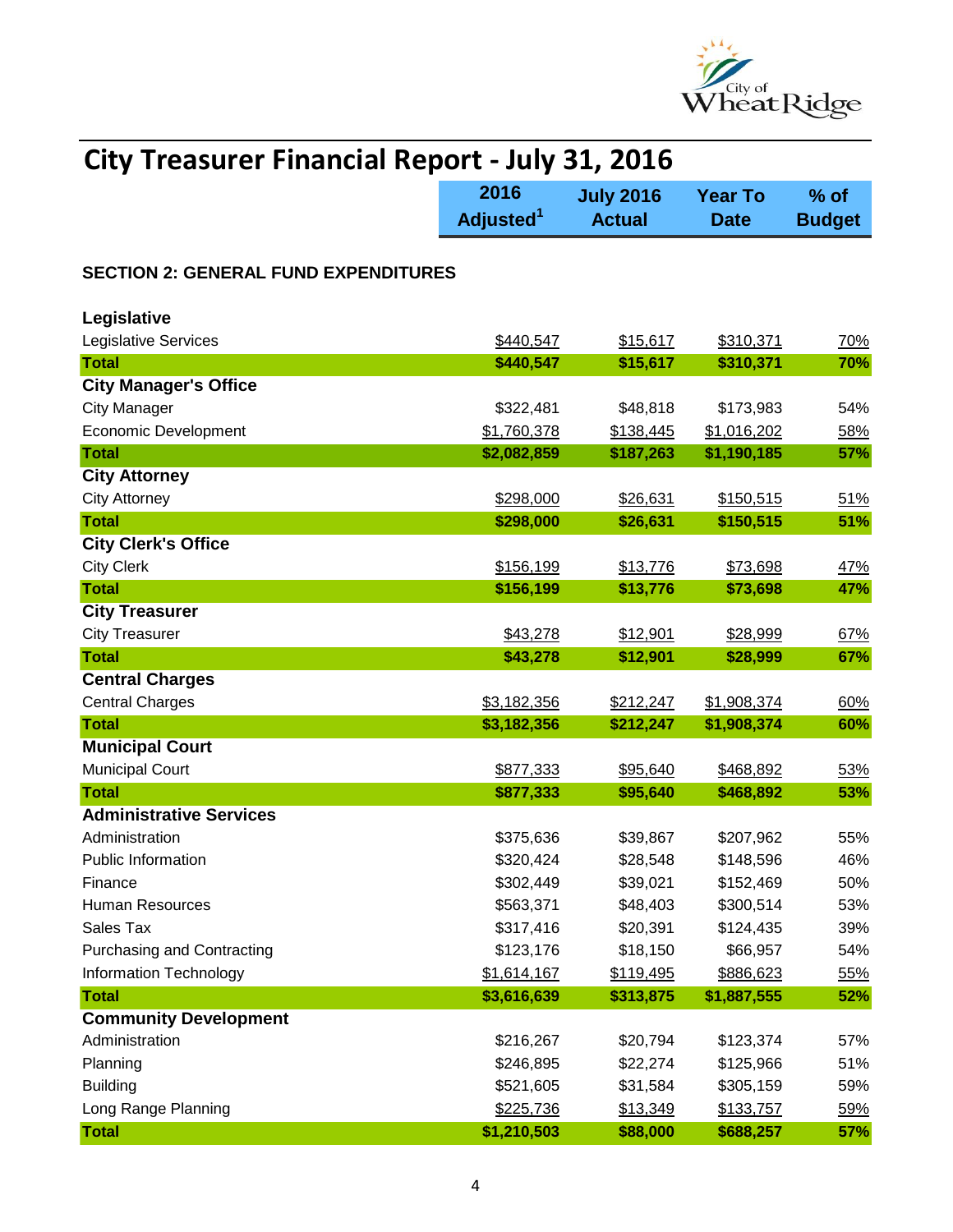

## **City Treasurer Financial Report - July 31, 2016**

|                                                   | 2016<br>Adjusted <sup>1</sup> | <b>July 2016</b><br><b>Actual</b> | <b>Year To</b><br><b>Date</b> | % of          |
|---------------------------------------------------|-------------------------------|-----------------------------------|-------------------------------|---------------|
|                                                   |                               |                                   |                               | <b>Budget</b> |
| <b>Police</b>                                     |                               |                                   |                               |               |
| Administration                                    | \$864,206                     | \$94,639                          | \$473,268                     | 55%           |
| Grants                                            | \$129,072                     | \$23,454                          | \$87,825                      | 68%           |
| <b>Community Services Team</b>                    | \$407,860                     | \$26,884                          | \$226,129                     | 55%           |
| <b>Communications Center</b>                      | \$924,709                     | \$80,585                          | \$445,068                     | 48%           |
| <b>Crime Prevention Team</b>                      | \$237,644                     | \$27,091                          | \$141,988                     | 60%           |
| Records Team                                      | \$358,915                     | \$39,866                          | \$200,919                     | 56%           |
| <b>Training and Accreditation</b>                 | \$301,479                     | \$16,073                          | \$126,334                     | 42%           |
| Patrol                                            | \$4,058,146                   | \$470,004                         | \$2,521,968                   | 62%           |
| <b>Investigations Bureau</b>                      | \$2,221,217                   | \$193,992                         | \$1,126,476                   | 51%           |
| Crime & Traffic Team                              | \$440,285                     | \$44,957                          | \$233,818                     | 53%           |
| <b>Total</b>                                      | \$9,943,533                   | \$1,017,543                       | \$5,583,792                   | 56%           |
| <b>Public Works</b>                               |                               |                                   |                               |               |
| Administration                                    | \$146,869                     | \$15,067                          | \$84,753                      | 58%           |
| Engineering                                       | \$1,092,226                   | \$116,732                         | \$630,219                     | 58%           |
| Operations                                        | \$3,573,839                   | \$323,700                         | \$1,685,633                   | 47%           |
| <b>Total</b>                                      | \$4,812,934                   | \$455,499                         | \$2,400,606                   | 50%           |
| <b>Parks and Recreation</b>                       |                               |                                   |                               |               |
| Administration                                    | \$250,469                     | \$25,402                          | \$140,605                     | 56%           |
| Recreation                                        | \$209,864                     | \$21,230                          | \$116,131                     | 55%           |
| Parks Maintenance                                 | \$1,481,461                   | \$148,651                         | \$584,291                     | 39%           |
| Forestry                                          | \$440,183                     | \$105,969                         | \$217,948                     | 50%           |
| <b>Natural Resources</b>                          | \$317,021                     | \$26,488                          | \$120,415                     | 38%           |
| Anderson Building                                 | \$42,900                      | \$6,536                           | \$18,203                      | 42%           |
| <b>Athletics</b>                                  | \$192,379                     | \$22,137                          | \$98,220                      | 51%           |
| <b>General Programs</b>                           | \$290,617                     | \$35,052                          | \$136,862                     | 47%           |
| <b>Outdoor Pool</b>                               | \$389,928                     | \$181,421                         | \$224,095                     | 57%           |
| <b>Active Adult Center</b>                        | \$551,709                     | \$46,643                          | \$273,533                     | 50%           |
| <b>Historic Buildings</b>                         | \$92,796                      | \$5,793                           | \$40,380                      | 44%           |
| <b>Facility Maintenance</b>                       | \$462,539                     | \$37,306                          | \$197,740                     | 43%           |
| <b>Total</b>                                      | \$4,721,866                   | \$662,630                         | \$2,168,424                   | 46%           |
|                                                   |                               |                                   |                               |               |
| <b>Total General Fund</b>                         | \$31,386,047                  | \$3,101,624                       | \$16,859,667                  | 54%           |
| <b>Transfers to Special Revenue Funds</b>         | \$3,065,785                   | \$0                               | \$1,615,785                   |               |
| <b>Total General Fund With Transfers</b>          | \$34,451,832                  | \$3,101,624                       | \$18,475,452                  |               |
| <b>Excess of revenues over/under expenditures</b> | \$2,452,588                   | \$103,845                         | \$2,340,712                   |               |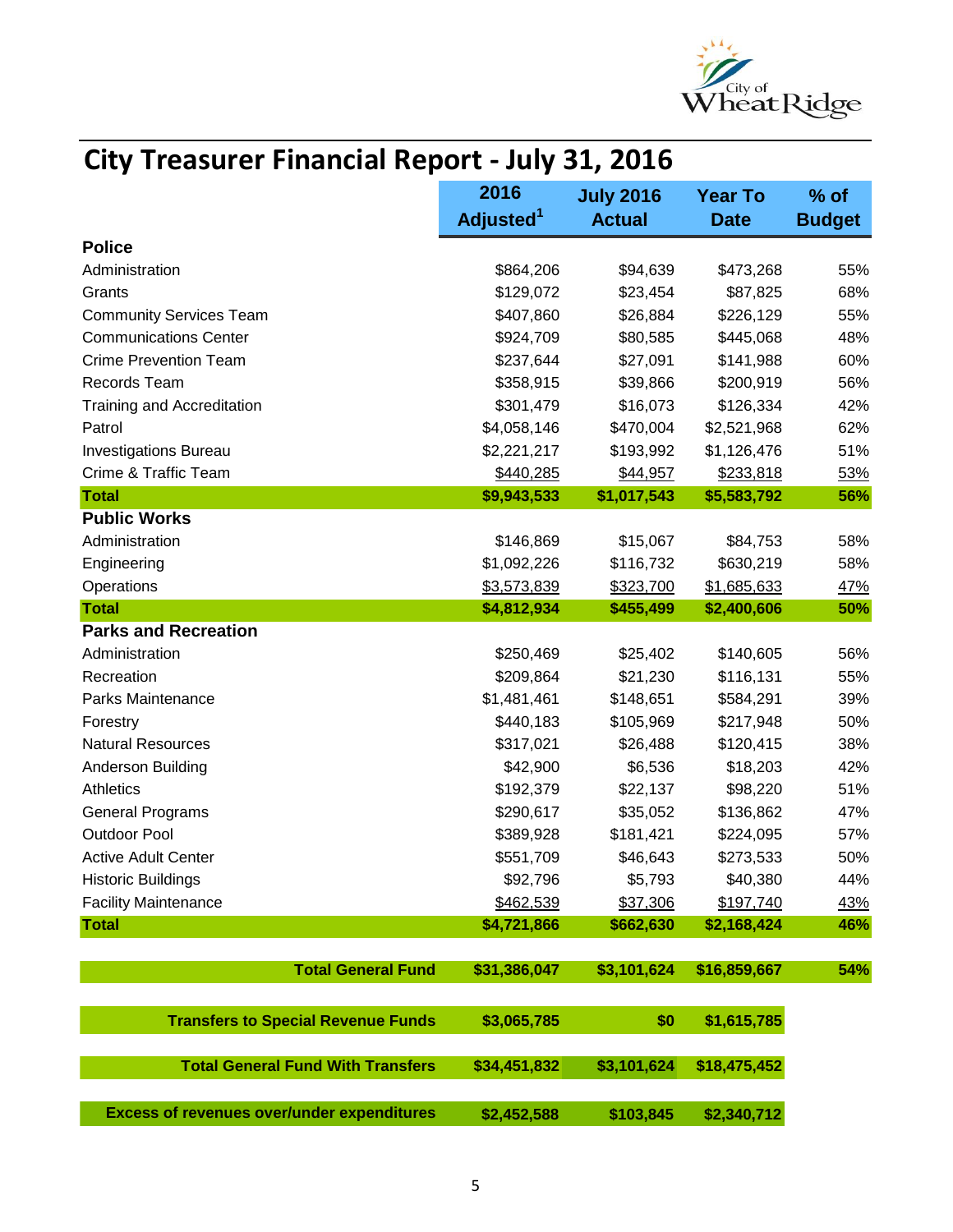

| <b>City Treasurer Financial Report - July 31, 2016</b>                                           |                               |                                   |                               |                         |  |  |
|--------------------------------------------------------------------------------------------------|-------------------------------|-----------------------------------|-------------------------------|-------------------------|--|--|
|                                                                                                  | 2016<br>Adjusted <sup>1</sup> | <b>July 2016</b><br><b>Actual</b> | <b>Year To</b><br><b>Date</b> | $%$ of<br><b>Budget</b> |  |  |
| <b>SECTION 3: RESTRICTED FUNDS</b>                                                               |                               |                                   |                               |                         |  |  |
| <b>Fund Balance Ending</b>                                                                       | \$5,819,393                   |                                   | \$6,611,255                   |                         |  |  |
| <b>Reserved for Emergencies<sup>3</sup></b>                                                      | \$1,078,000                   | \$1,078,000                       | \$1,078,000                   |                         |  |  |
| Reserved for Channel 8 <sup>4</sup>                                                              | \$202,496                     | \$202,496                         | \$202,496                     |                         |  |  |
| <b>Unrestricted Fund Balance</b>                                                                 | \$4,538,897                   |                                   | \$5,330,759                   |                         |  |  |
| <b>Unrestricted Fund Balance</b>                                                                 | 14.5%                         |                                   |                               |                         |  |  |
| <b>SECTION 4: SPECIAL REVENUE FUNDS EXPENDITURES</b><br><b>Capital Improvement Program (CIP)</b> |                               |                                   |                               |                         |  |  |
| Expenditures<br><b>TOTAL EXPENDITURES</b>                                                        | \$8,324,587<br>\$8,324,587    | \$380,121<br>\$380,121            | \$1,567,704<br>\$1,567,704    | 19%                     |  |  |
| <b>Public Art Fund</b><br>Expenditures<br><b>TOTAL EXPENDITURES</b>                              | \$0<br>\$0                    | \$0<br>\$0                        | \$0<br>\$0                    |                         |  |  |
| <b>Police Investigation Fund</b><br>Expenditures                                                 | \$48,536                      | $\underline{\$0}$                 | \$35,199                      |                         |  |  |
| <b>TOTAL EXPENDITURES</b>                                                                        | \$48,536                      | \$0                               | \$35,199                      | 73%                     |  |  |
| <b>Open Space Fund</b><br>Expenditures                                                           | \$2,506,202                   | \$45,545                          | \$425,961                     |                         |  |  |
| <b>TOTAL EXPENDITURES</b>                                                                        | \$2,506,202                   | \$45,545                          | \$425,961                     | 17%                     |  |  |
| <b>Municipal Court</b><br>Expenditures<br><b>TOTAL EXPENDITURES</b>                              | \$29,000<br>\$29,000          | \$640<br>\$640                    | \$5,568<br>\$5,568            | 19%                     |  |  |
| <b>Conservation Trust</b><br>Expenditures<br><b>TOTAL EXPENDITURES</b>                           | \$585,035<br>\$585,035        | \$1,525<br>\$1,525                | \$83,635<br>\$83,635          | 14%                     |  |  |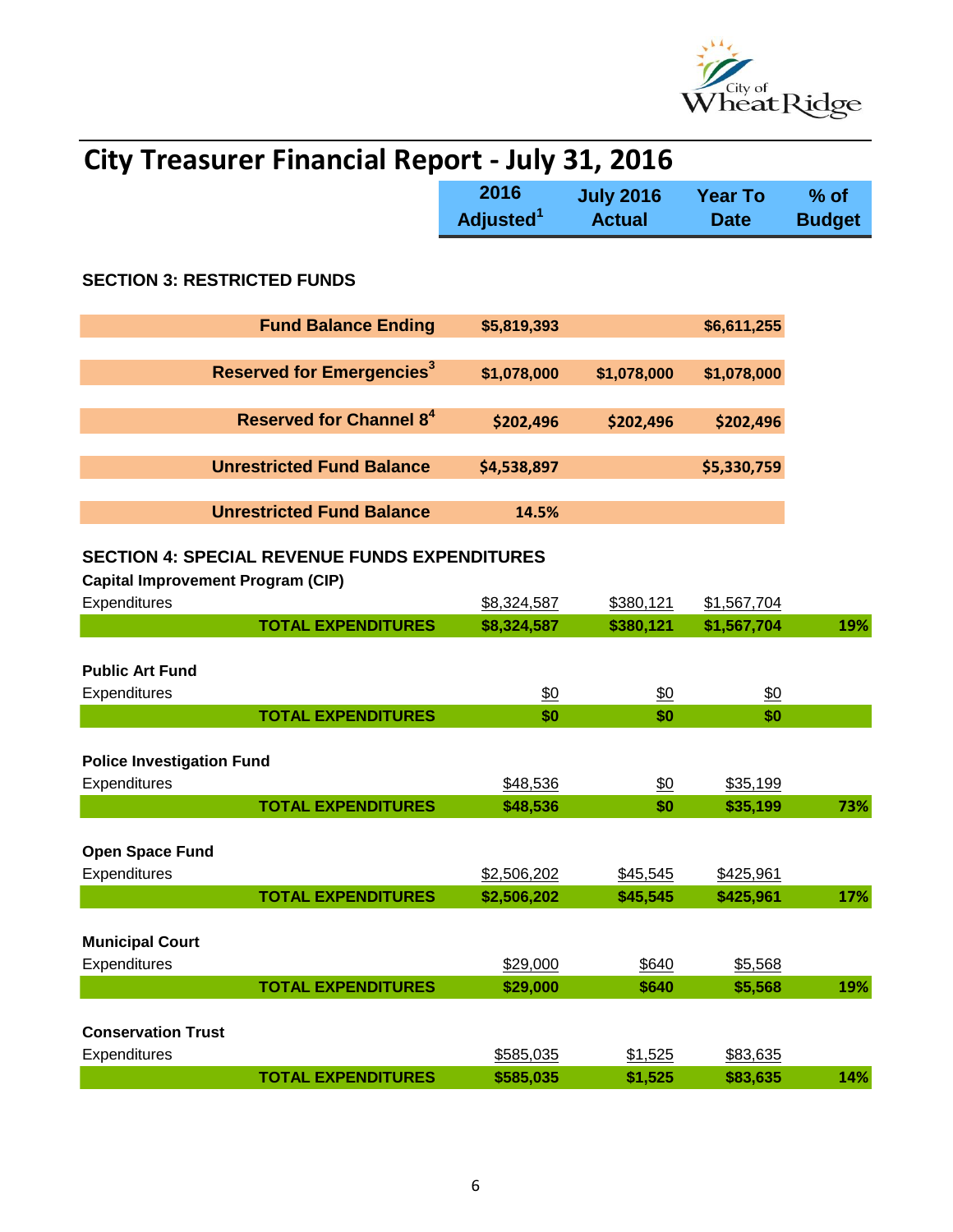

| <b>City Treasurer Financial Report - July 31, 2016</b> |                               |                                   |                               |                         |  |
|--------------------------------------------------------|-------------------------------|-----------------------------------|-------------------------------|-------------------------|--|
|                                                        | 2016<br>Adjusted <sup>1</sup> | <b>July 2016</b><br><b>Actual</b> | <b>Year To</b><br><b>Date</b> | $%$ of<br><b>Budget</b> |  |
| <b>Capital Equipment Replacement Fund</b>              |                               |                                   |                               |                         |  |
| Expenditures                                           | \$432,509                     | $\underline{\$0}$                 | \$21,574                      |                         |  |
| <b>TOTAL EXPENDITURES</b>                              | \$432,509                     | \$0                               | \$21,574                      | 5%                      |  |
|                                                        |                               |                                   |                               |                         |  |
| <b>Crime Prevention/Code Enforcement Fund</b>          |                               |                                   |                               |                         |  |
| Expenditures                                           | \$408,016                     | \$50,431                          | \$236,312                     |                         |  |
| <b>TOTAL EXPENDITURES</b>                              | \$408,016                     | \$50,431                          | \$236,312                     | 58%                     |  |
|                                                        |                               |                                   |                               |                         |  |
| <b>Recreation Center</b>                               |                               |                                   |                               |                         |  |
| Expenditures                                           | \$2,382,401                   | \$238,523                         | \$1,276,286                   |                         |  |
| <b>TOTAL EXPENDITURES</b>                              | \$2,382,401                   | \$238,523                         | \$1,276,286                   | 54%                     |  |
|                                                        |                               |                                   |                               |                         |  |
| <b>SECTION 5: SPECIAL REVENUE FUNDS REVENUES</b>       |                               |                                   |                               |                         |  |
|                                                        |                               |                                   |                               |                         |  |
| <b>Capital Improvement Program (CIP)</b>               |                               |                                   |                               |                         |  |
| Revenues                                               | \$6,073,345                   | \$35,156                          | \$3,665,248                   |                         |  |
| <b>TOTAL REVENUES</b>                                  | \$6,073,345                   | \$35,156                          | \$3,665,248                   | 60%                     |  |
|                                                        |                               |                                   |                               |                         |  |
| <b>Public Art Fund</b>                                 |                               |                                   |                               |                         |  |
| Revenues                                               | \$96,340                      | \$254                             | \$81,411                      |                         |  |
| <b>TOTAL REVENUES</b>                                  | \$96,340                      | \$254                             | \$81,411                      | 85%                     |  |
|                                                        |                               |                                   |                               |                         |  |
| <b>Police Investigation Fund</b>                       |                               |                                   |                               |                         |  |
| Revenues                                               | \$68,216                      | \$0                               | \$92,883                      |                         |  |
| <b>TOTAL REVENUES</b>                                  | \$68,216                      | \$0                               | \$92,883                      | 136%                    |  |
|                                                        |                               |                                   |                               |                         |  |
| <b>Open Space Fund</b>                                 |                               |                                   |                               |                         |  |
| Revenues                                               | \$1,717,239                   | \$106,564                         | \$1,792,641                   |                         |  |
| <b>TOTAL REVENUES</b>                                  | \$1,717,239                   | \$106,564                         | \$1,792,641                   | 104%                    |  |
|                                                        |                               |                                   |                               |                         |  |
| <b>Municipal Court</b>                                 |                               |                                   |                               |                         |  |
| Revenues<br><b>TOTAL REVENUES</b>                      | \$107,622<br>\$107,622        | \$1,381<br>\$1,381                | \$96,845<br>\$96,845          | 90%                     |  |
|                                                        |                               |                                   |                               |                         |  |
| <b>Conservation Trust</b>                              |                               |                                   |                               |                         |  |
| Revenues                                               | \$515,878                     | \$39                              | \$643,315                     |                         |  |
| <b>TOTAL REVENUES</b>                                  | \$515,878                     | \$39                              | \$643,315                     | 125%                    |  |
|                                                        |                               |                                   |                               |                         |  |